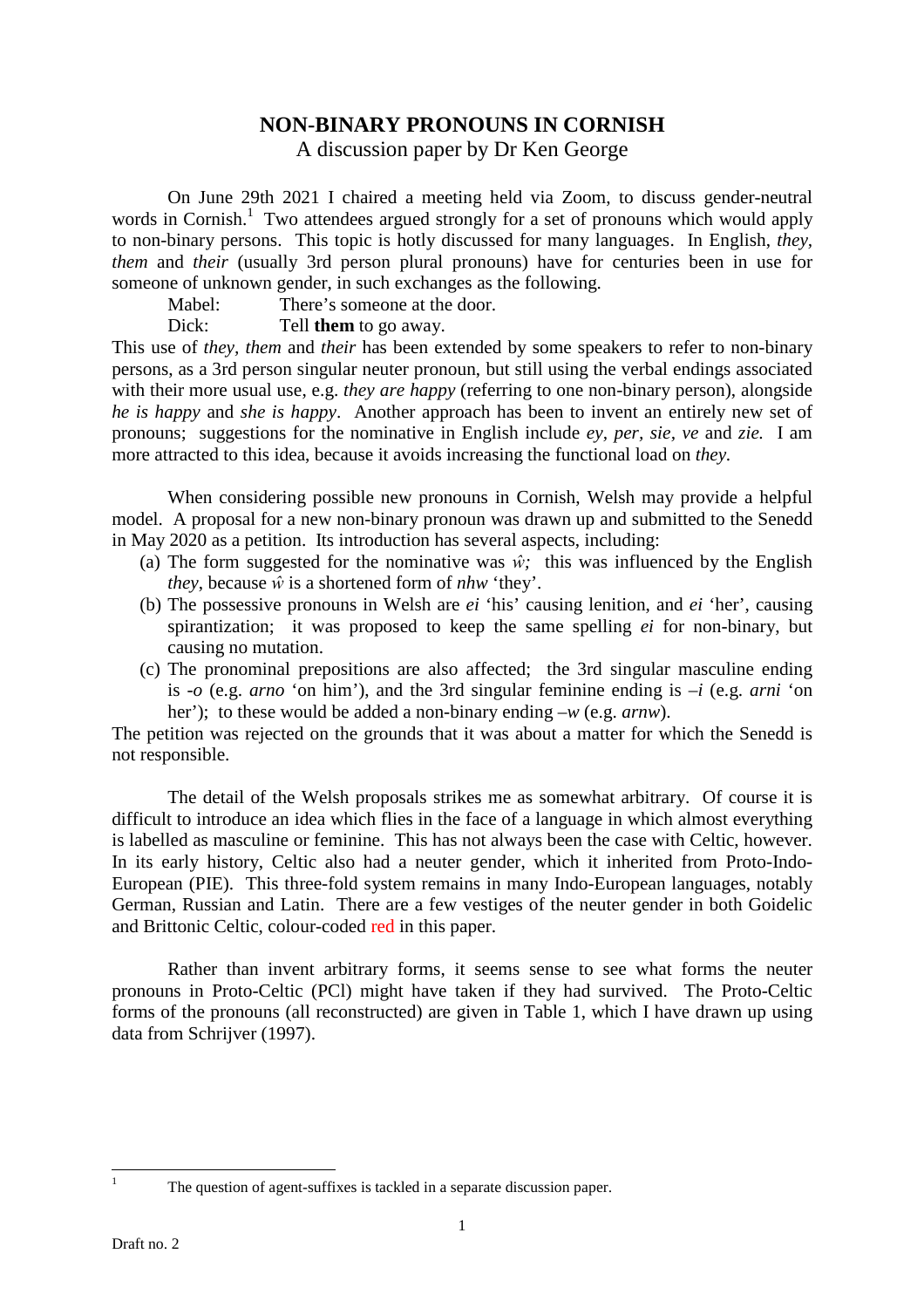| <b>Type</b>          | Gender    | <b>English</b> | Cornish <sup>2</sup> | <b>Proto-Celtic</b>         | <b>Relation to PIE</b>        |
|----------------------|-----------|----------------|----------------------|-----------------------------|-------------------------------|
| <b>Subject</b>       | masc.     | 'he'           | ev                   | $*$ em-em                   | Acc. sg reduplicated of $e/i$ |
|                      | fem.      | 'she'          | hi                   | $*_{\tilde{S}}\overline{l}$ | Nom. sg. of $*_s + *ih_2$     |
| <b>Possessive</b>    | masc.     | 'his'          | v                    | $*$ esio                    | Gen. sg. of $e/i$             |
|                      | fem.      | 'her'          | hy                   | $*$ esiās                   |                               |
| <b>Infixed</b>       | masc.     | 'him'          | n                    |                             | Acc. sg. of $e/i$             |
|                      | fem.      | 'her'          | $\mathbf{r}_s$       | $*san < *sām$               | Acc. sg. fem. of *so          |
| <b>Demonstrative</b> | see below |                |                      |                             |                               |
| <b>Pronominal</b>    | masc.     |                | -0                   | $*$ sosom                   | Acc. sg. of *so-so            |
| prepositions         | fem.      |                | -i                   | $*_{\tilde{S}}\overline{I}$ | Nom. sg. of $*_s + *ih_2$     |

Table 1 Origin of the Cornish 3rd person singular personal pronouns

Table 1 may be reversed, adding to the list of Proto-Celtic pronouns the neuter forms, and other forms which do not have reflexes in Cornish. This is done in a series of tables, each corresponding to a different pronoun in PIE. The Welsh and Breton forms have been included for comparison. In blue I have appended what these reflexes might have become have they survived. These hypothetical forms may provide a basis for non-binary pronouns.

|                                         | masculine                      |                   | feminine                                       |       | neuter    |                       |
|-----------------------------------------|--------------------------------|-------------------|------------------------------------------------|-------|-----------|-----------------------|
| Nominative singular                     |                                |                   |                                                |       |           |                       |
| Proto-Celtic                            |                                |                   | $*_{\tilde{sl}}$                               |       | $*_{ed}$  |                       |
| Welsh                                   |                                |                   | hi                                             |       |           |                       |
| Cornish                                 |                                |                   | hi                                             | 'she' | $e_{z}$   |                       |
| Breton                                  |                                |                   | $hi$ <sup><math>\ddot{\phantom{}}</math></sup> |       |           |                       |
| <b>Accusative singular reduplicated</b> |                                |                   |                                                |       |           |                       |
| Proto-Celtic                            |                                | $*em$ -em > $*eu$ |                                                |       | $*$ ed-ed |                       |
| Welsh                                   | ef                             |                   |                                                |       | ydd       | (verbal)              |
| Cornish                                 | ev                             | 'he'              |                                                |       | $yth^3$   | particle)             |
| Breton                                  | eñ                             |                   |                                                |       | $e_{z}$   |                       |
|                                         | Genitive singular <sup>4</sup> |                   |                                                |       |           |                       |
| Proto-Celtic                            | $*$ esio                       |                   | $*$ esiās                                      |       | $*$ esio  | $* e i i o$<br>$\geq$ |
| Welsh                                   | ei                             |                   | ei                                             |       |           | MidW eid-             |
| Cornish                                 | v                              | 'his'             | ei                                             | 'her' | $*_v$     | $*$ eydh              |
| Breton                                  | $\boldsymbol{e}$               |                   | he, hec'h                                      |       |           |                       |

Table 2a Reflexes of the singular of PIE  $*_{e/i}$ 

Breton *e he, hec'h*  Two potential forms are listed here. For the **subject pronoun**, the reflex of the nominative

singular neuter PCl \**ed* is a possibility. This would eventually have suffered assibilation (c. 1325), giving [' $\varepsilon$ :z], which I wish to spell as  $e\overline{z}$ .

 $\overline{a}$ 

<sup>2</sup> Cornish spellings in *bold italics* apply to the revived language and are taken from *Gerlyver Meur.*

 $\overline{3}$  Etymologically, the particle is /ɪð/, and MidC *yth* may well have meant [ɪð]. Lhuyd, however, distinguished between [θ] and [ð] by using <th> and <dh> respectively, as is done in Revived Cornish. He wrote *Thera vi kouz* for MidC \**yth esof vy ow cows* 'I am speaking'. Because of this, the revived language spells the particle as *yth*.

<sup>4</sup> The reflexes of Brit. \**esi̯o and \*esi̯ās* fell together in /ɪ/, so that the words for 'his' and 'her' were identical, but sometimes distinguishable by the different mutations caused. In Breton and Cornish, this ambiguity was resolved by adding [h-] to the feminine pronoun, taken from *hi* 'she'. In Welsh, the early MidW spelling *y* was replaced by *ei* in William Salesbury's translation of the New Testament (1567). This spelling was wrongly based on Latin *eius*; although it does not fit the etymology, it has remained in Welsh orthography ever since.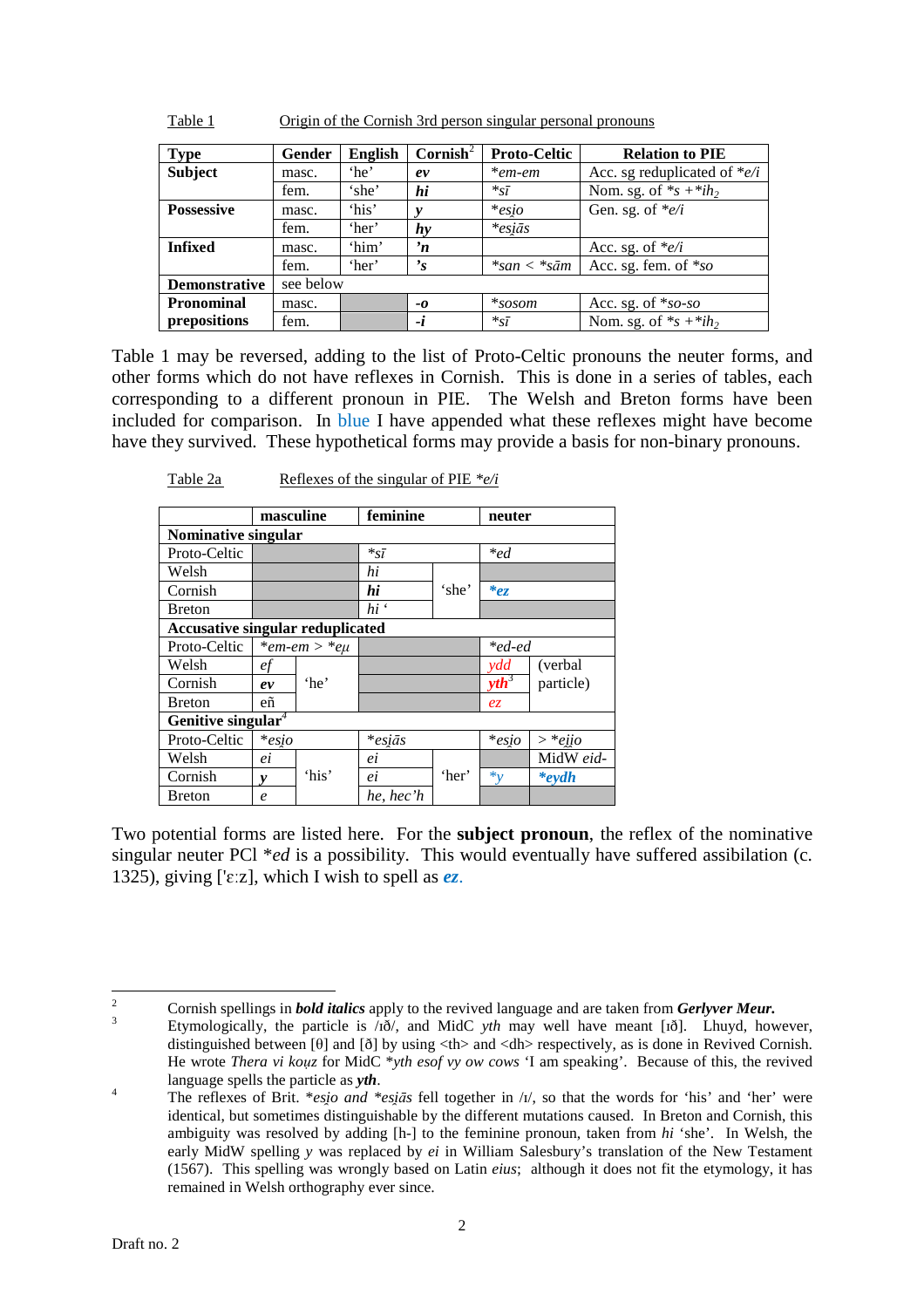The PCI genitive singular masculine \**esio* gave the possessive pronoun *y* 'his'; the neuter form was also \**esi̯o,* so if that had survived, it would also have produced *y.* Schrijver (1997: 57) mentions a secondary development, \**esio* > \**eiio*, whose reflex is found as the first element of Welsh *eiddo* 'his' (i.e. 'his property'), *eiddi '*hers' (i.e. her property). Since it requires personal endings, the element *eidd-* connotes possession, yet is independent of gender. It could therefore just as easily have come from the PCl neuter form as the masculine, and would appear suitable as a non-binary possessive pronoun. The Cornish equivalent would be *eydh*. It would cause the same mutation as *y*, viz. lenition.

|                               | masculine                    |                    |                | feminine                                      | neuter |              |
|-------------------------------|------------------------------|--------------------|----------------|-----------------------------------------------|--------|--------------|
| Accusative singular of *so    |                              |                    |                |                                               |        |              |
| Proto-Celtic                  |                              |                    |                | $*_{\mathcal{S}}\bar{a}m > *_{\mathcal{S}}an$ |        | $*sim>$ *sin |
| Welsh                         |                              |                    | $\cdot_{s}$    | 'her'                                         |        |              |
| Cornish                       |                              |                    | $\mathbf{r}_s$ | (infixed pronoun)                             |        |              |
| <b>Breton</b>                 |                              |                    |                |                                               |        |              |
| Accusative singular of *so-so |                              |                    |                |                                               |        |              |
| Proto-Celtic                  | $*so$                        |                    |                | $*$ sosām                                     |        | $*$ sosin    |
| Old Welsh                     | $-a^3$                       | (3rd masc. ending) |                |                                               | a      | (verbal)     |
| Cornish                       | $-0$                         | of pronominal      |                |                                               | a      | particle)    |
| Old Breton                    | $-\overline{o}$ <sup>6</sup> | prepositions)      |                |                                               | a      |              |

This table contains no new suggestions for pronouns, and is included for the sake of completeness. It is interesting that the verbal particle *a* comes from a neuter form.

## **The demonstrative pronouns**

There is quite a large range of demonstrative pronouns in Brittonic.

|--|

Table 2b Reflexes of PIE \**so* and \**so-so*

|                |                 | 'this'           |             |             | 'that'    |          |        |
|----------------|-----------------|------------------|-------------|-------------|-----------|----------|--------|
|                |                 | masculine        | feminine    | neuter      | masculine | feminine | neuter |
| Welsh          | Middle          | <i>hwnn</i>      | <i>honn</i> | <i>hynn</i> | hwnnw     | honno    | hynny  |
|                | Modern written  | hwn <sup>1</sup> | hon         | hyn         | hwnnw     | honno    | hynny  |
|                | Modern spoken   |                  |             |             | hwnna     | honna    |        |
| Cornish        | full forms      | <i>hemma</i>     | homma       |             | henna     | honna    |        |
|                | shortened forms | hemm             | $\bm{hom}'$ |             | henn      | honn     |        |
| <b>B</b> reton |                 | hemañ            | homañ       |             | hennezh   | honnezh  |        |

In order to disentangle these, colour-coding has been applied.

 $\overline{a}$ 

<sup>5</sup> The ending in Middle Welsh was *–aw*, which came from PCl. \**au-dom*; paradoxically in Modern Welsh this has been reduced to  $-\rho$ , corresponding orthographically but not etymologically with Cornish *–o*.

<sup>6</sup> In Modern Breton, this ending has been replaced by –*añ*.

<sup>7</sup> Attested only once, as *holm* (BM.1090).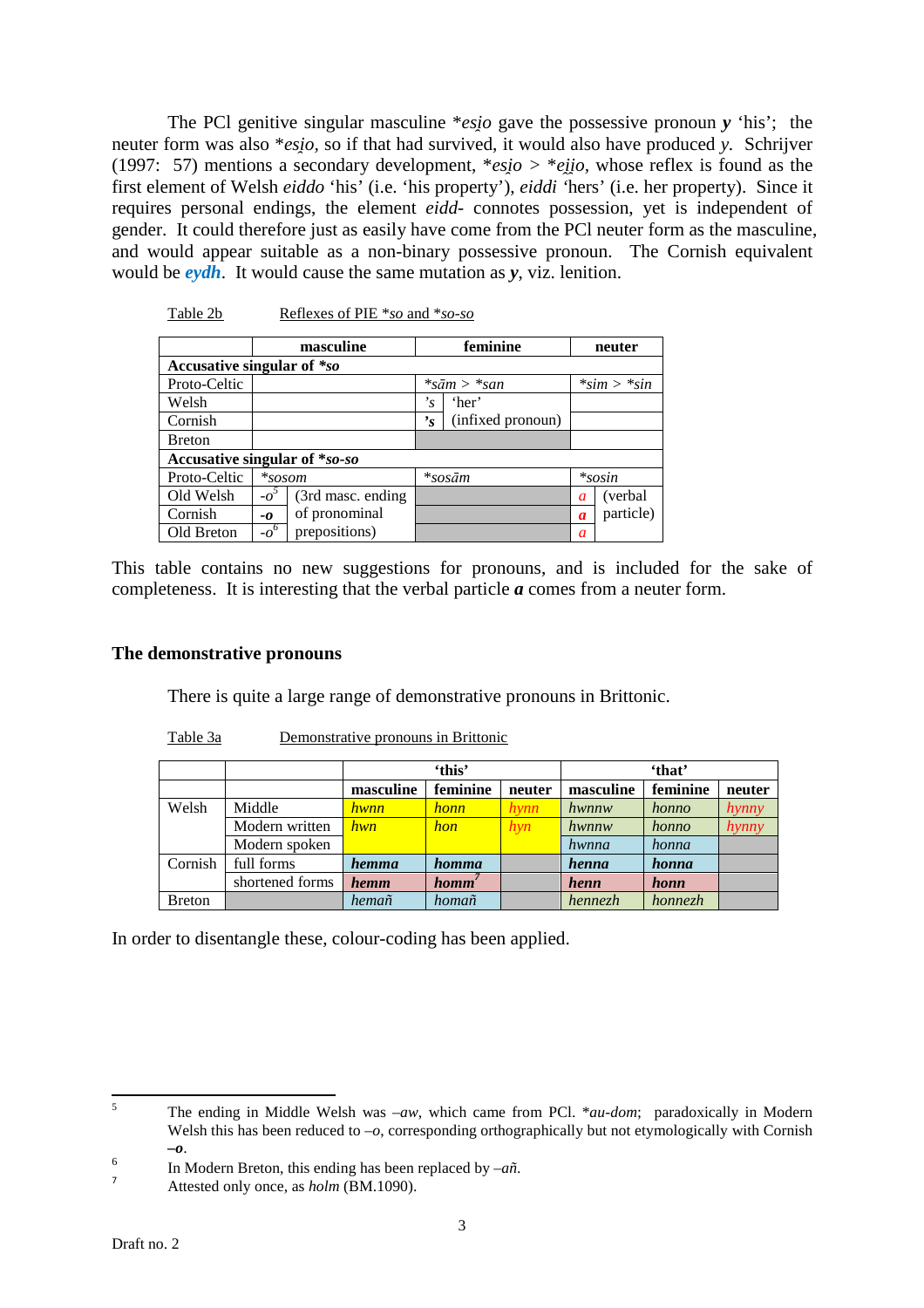1) The basic forms highlighted in yellow come from PIE *\*so-de*, as shown in Table 3b:

|                | masculine   | feminine          | neuter     |
|----------------|-------------|-------------------|------------|
| Proto-Celtic   | $*so-de$    | $*_{s\bar{a}-de}$ | $*$ sim-de |
| <b>British</b> | $*$ sondos  | *sondā            | $*$ sindon |
| Middle Welsh   | <u>hwnn</u> | honn              | hynn       |
| Cornish        | $*hen$      | $*hon$            | $*hen$     |
| <b>Breton</b>  | $*hen$      | $*hon$            | $*hen$     |

Table 3b Reflexes of PIE \*so-de

Only the Welsh forms survive; today *hwn* and *hon* mean 'this', both as a demonstrative pronoun and a demonstrative adjective.

2) The forms highlighted in green comprise the above basic forms plus an ending –Vð meaning 'that' (for details see Schrijver 1997: 66ff).

| Table 3c | Basic forms plus - Vð |
|----------|-----------------------|
|          |                       |

|               | masculine           | feminine       | neuter   |
|---------------|---------------------|----------------|----------|
| Old Welsh     | hunnoid, hunnuid    | hunnuith       | hinnoid, |
|               | hinnuith, hinnith   |                | hinnith  |
| Modern Welsh  | hwnnw               | honno          | hynny    |
| Cornish       | (no attested forms) |                |          |
| <b>Breton</b> | hennezh             | <i>honnezh</i> |          |

3) The forms highlighted in blue comprise the basic forms plus suffixes meaning 'this' and 'that', derived from the words for 'here' and 'there':

| Table 3d |  |  | Forms with suffixes from words for 'here' and 'there' |  |  |
|----------|--|--|-------------------------------------------------------|--|--|
|          |  |  |                                                       |  |  |

|         | 'this' |                |                      |       |         | 'that' |       |            |
|---------|--------|----------------|----------------------|-------|---------|--------|-------|------------|
|         | 'here' | suffix         | masc.                | fem.  | 'there' | suffix | masc. | fem.       |
| Welsh   | vma    | -ma            | (not used)           |       | vna     | $-na$  | hwnna | honna      |
| Cornish | omma   | $-ma^{\delta}$ | henma > <b>hemma</b> | homma | ena     | $-na$  | henna | honna      |
| Breton  | amañ   | -mañ           | hemañ                | homañ | $az$ e  | $-se$  |       | (not used) |

4) The forms highlighted in pink in Table 3a are shortened forms found only in Cornish, and only before *yw* 'is' and *o* 'was'.

The following may be noted:

- Welsh *hon* means 'this', but Cornish *honn* means 'that'.
- It might be thought that Welsh *hwnna, honna* are spoken forms of *hwnnw, honno,* but this is not so, according to *Geiriadur Prifysgol Cymru*. It follows that Cornish *henna* is not a reduced form of the unrecorded Cornish cognate of Breton *hennezh.*

In Cornish, the basic form corresponding to Middle Welsh *hynn* might be used as a non-binary demonstrative, but according to Schrijver (1997: 28) it would have taken the same form as the masculine, viz. *\*hen.* At the meeting about gender-neutral terms, it was suggested that *hynn* might be borrowed directly, as the Cornish non-binary subject-pronoun, but that would evidently be contrary to the supposed development.

l 8

Phonemically this is /-mma/.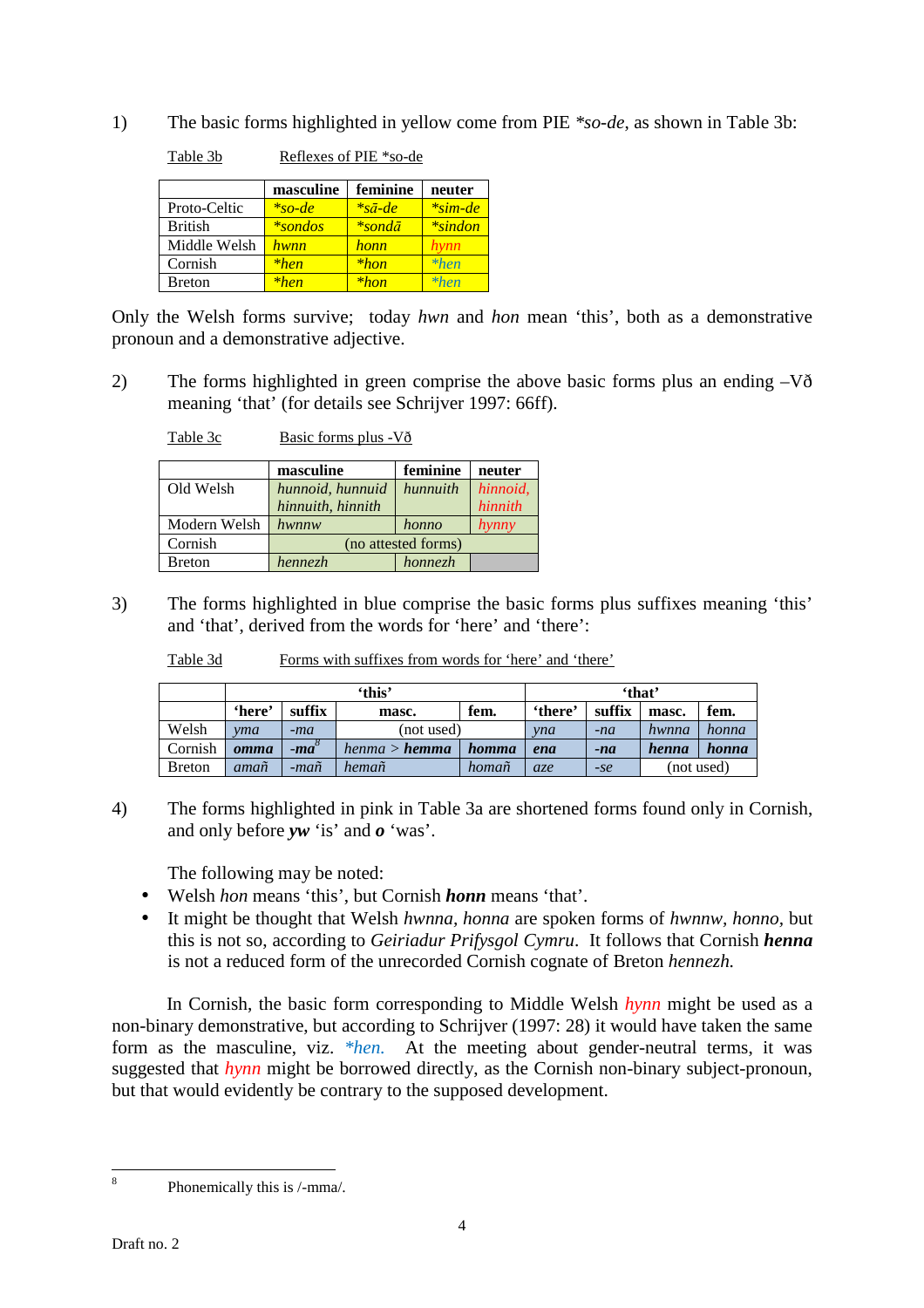An alternative possibility for a non-binary pronoun is one based on the word *huni* 'one' (in the sense 'one individual'). Its etymology is unknown, but the spellings of the Breton cognate (*hini, heni* and occasionally *hani*) suggest a development similar to that of the definite article \**sindos* > OldB *in, en* > MidB *an*. The stressed vowel in Cornish is usually  $\langle u \rangle$ , occasionally  $\langle v \rangle$  and  $\langle w \rangle$ , and is assumed to be ['y']. Schrijver (1997: 41) suggests *huny* is related to Proto-Celtic  $*sim$ , and that the  $\langle u \rangle$  is taken from *un* 'one'. In CW, the word appears as *hwnyth* (CW.0640) and *hvnythe* (CW.2248), which appear to be related to the Old Welsh forms in Table 3c. They suggest an earlier form /hyn-ɪð/. Curiously, they have  $\langle n \rangle$  instead of  $\langle n \rangle$ , while *un* 'one' behaved as if it were /ynn/ rather than the etymological /yn/.

 As for the use of *huni*, it is found in the texts only as *pub huni* 'everyone' and *lies huni* 'many (people)'. In Breton, it has either gender, depending on the referent; e.g. *an hini kozh* 'the old one (m.)', *an hini gozh* 'the old one (f.), and this usage has been extended to Revived Cornish. It would seem, therefore, a prime candidate for a non-binary pronoun; I suggest the first element *hun* for this. Demonstratives could be *hunna* and *humma*.

 There remains the problem of an infixed pronoun. It is not possible to use any of the possible neuter forms so far identified, even when reduced, because they are too similar to other infixed pronouns:

| Table 4a | Problems with choosing an infixed pronoun |  |  |
|----------|-------------------------------------------|--|--|
|          |                                           |  |  |

| <b>Possible</b><br>neuter form | <b>Reduced</b> | Objection                                  |
|--------------------------------|----------------|--------------------------------------------|
| ez.                            |                | too similar to 3rd fem. sg. and 3rd pl. 's |
| $\ell$ <i>eydh</i>             | 'dh            | too similar to 2nd sg. $'$ th              |
| hun                            | n              | identical to 3rd masc. $n$                 |

There is, however, a way forward. In the foregoing discussion, all of the neuter forms of PIE pronouns have been accounted for, except *\*so-de-so*. This has an attested reflex in Goidelic (Old Irish *sodin*) but not apparently in Brittonic. It is difficult to construct a putative development of \**sodesin* which would not result in a form already in use as an infixed pronoun (Table 4b). Applying [s] > [h] would give \**hodehin* at an early stage; then [d] would suffer lenition to [ð] and the final syllable would be lost, giving *\*hoðe.* Of the two consonants, [ð] would appear the stronger, but if used as an infixed pronoun, would be too similar to the 2nd sg. *'th*. If, on the other hand, one were to select [h-] as the remaining consonant, it could be used as an infixed pronoun *'h* without conflicting with any others already in use. It would also be close to the arbitrary form *'gh* which has been suggested.

| <b>PIE</b>  | Case                    | Proto-Celtic    | <b>British</b> | Usable           | Already         |
|-------------|-------------------------|-----------------|----------------|------------------|-----------------|
|             |                         |                 |                |                  | in use          |
| $*_e/i$     | Nominative              | $*_{ed}$        | $*_{ed}$       | ez               |                 |
|             | Accusative reduplicated | *ed-ed          | $*_{i\delta}$  |                  | vth             |
|             | Genitive                | $*$ esio        | $*$ esio       |                  | $*_{v}$         |
|             |                         |                 | $*$ ejjo       | $*$ eydh         |                 |
| $*_{{SO}}$  | Nominative & Accusative | $*sim$          | $*sin$         | $?$ hun          | $?$ <i>huny</i> |
| $*_{SO-SO}$ | Accusative              | $*$ sosin       |                |                  | a               |
| $*_{so-de}$ |                         | <i>*sondoi</i>  | $*$ sindon     |                  | $*henn$         |
| $*so-de-so$ |                         | <i>*sodesin</i> |                | $*$ <sup>h</sup> |                 |

Table 4b 3rd singular neuter forms